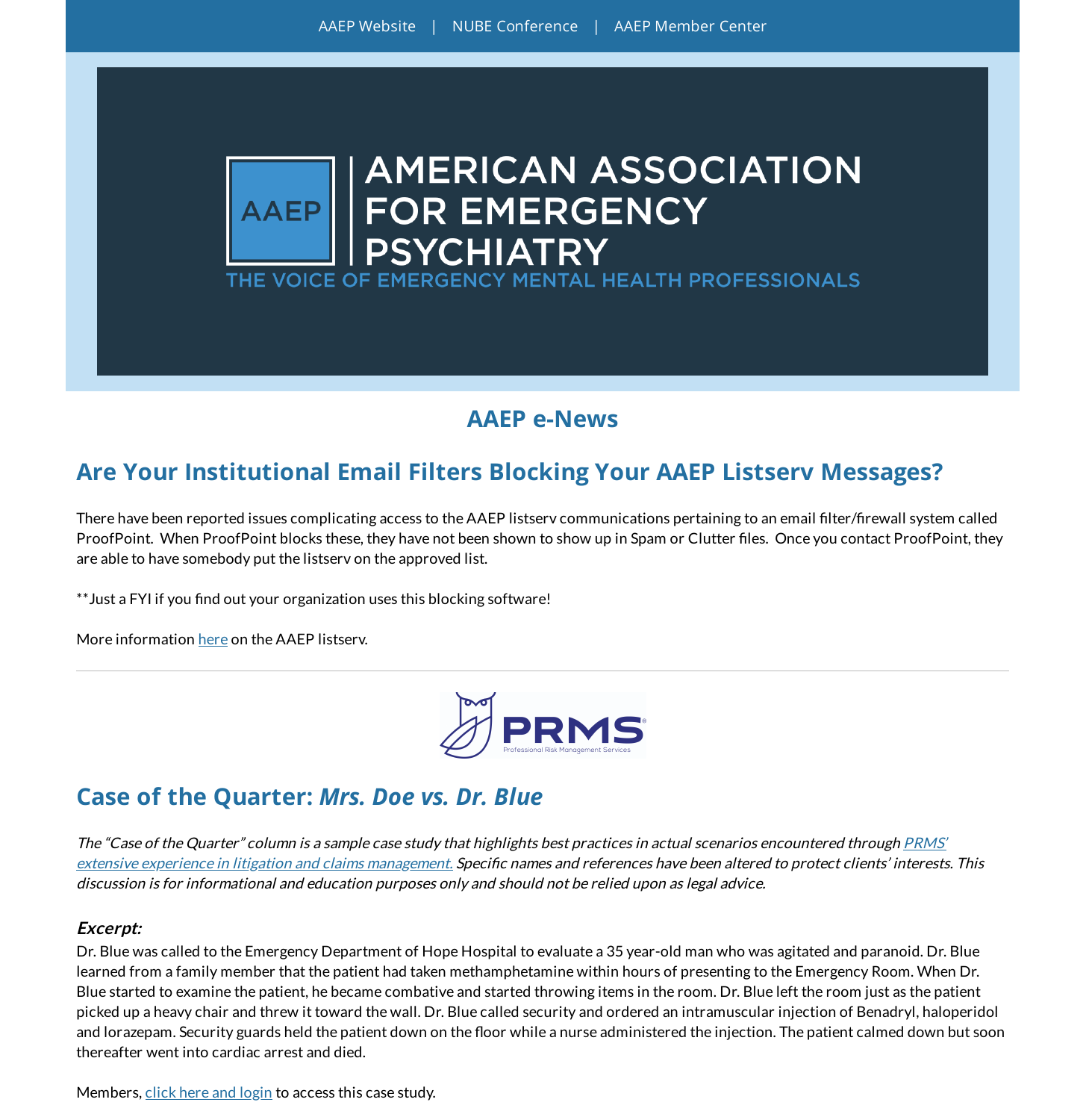# **Article:** *When the Psychiatrist is Stalked; How to reduce your risk, and what to do if it happens*

#### Authors: **John S. Rozel, MD, MSL,Carrie Wiles, MS andPriyanka Amin, MD**

#### **Excerpt:**

Mr. A has been treating Ms. W, a graduate student, for depression. Ms. W made subtle comments expressing her interest in pursuing a romantic relationship with her psychiatrist. Dr. A gently redirected her, and she seemed to respond appropriately. However, over the past 2 weeks, Dr. A has seen Ms. W at a local park and at the grocery store. Today, Dr. A is startled to see Ms. W at her weekly yoga class. Dr. A plans to ask her supervisor for advice.

Dr. M is a child psychiatrist who spoke at his local school board meeting in support of masking requirements for students during COVID-19. During the discussion, Dr. M shared that, as a psychiatrist, he does not believe it is especially distressing for students to wear masks, and that doing so is a necessary public health measure. On leaving, other parents shouted, "We know who you are and where you live!"The next day, his integrated clinic started receiving threatening and harassing messages, including threats to kill him or his staff if they take part in vaccinating children against COVID-19.

#### [Members,](https://aaep.memberclicks.net/additional-resources-articles) read full article here.

### **PRMS Presents:** *Psych-cess Webinar: Emergency Psychiatry*

**Tuesday, April 12, 6:30 - 7:30 pm ET**

PRMS is excited to announce our next virtual event, **Psych-cess: Emergency Psychiatry**, which may be of interest to your resident, fellow, and early career psychiatrist members! Psych-cess will take place via Zoom on Tuesday, April 12, 6:30-7:30 pm ET and will feature emergency psychiatry specialist, **Tony Thrasher, DO, DFAPA**, who will lead a discussion sharing more about the specialty and how he chose to make it his career and reach his current roles. Please feel free to share the attached flyer with your members, along with the registration link to sign up for free.

**Register for this Free [Webinar!](https://www.prms.com/community/psych-cess-webinar/)**

### **AAEP Welcomes New Members**

We would like to recognize and welcome the following new members who joined AAEP in February:

- Mark Ashla
- Rebecca Berghorst
- Joel Bricker
- Emilio Bustamante
- Thomas Campi
- Ashley Ford
- Evan Middaugh
- Zerimar Ramirez Lopez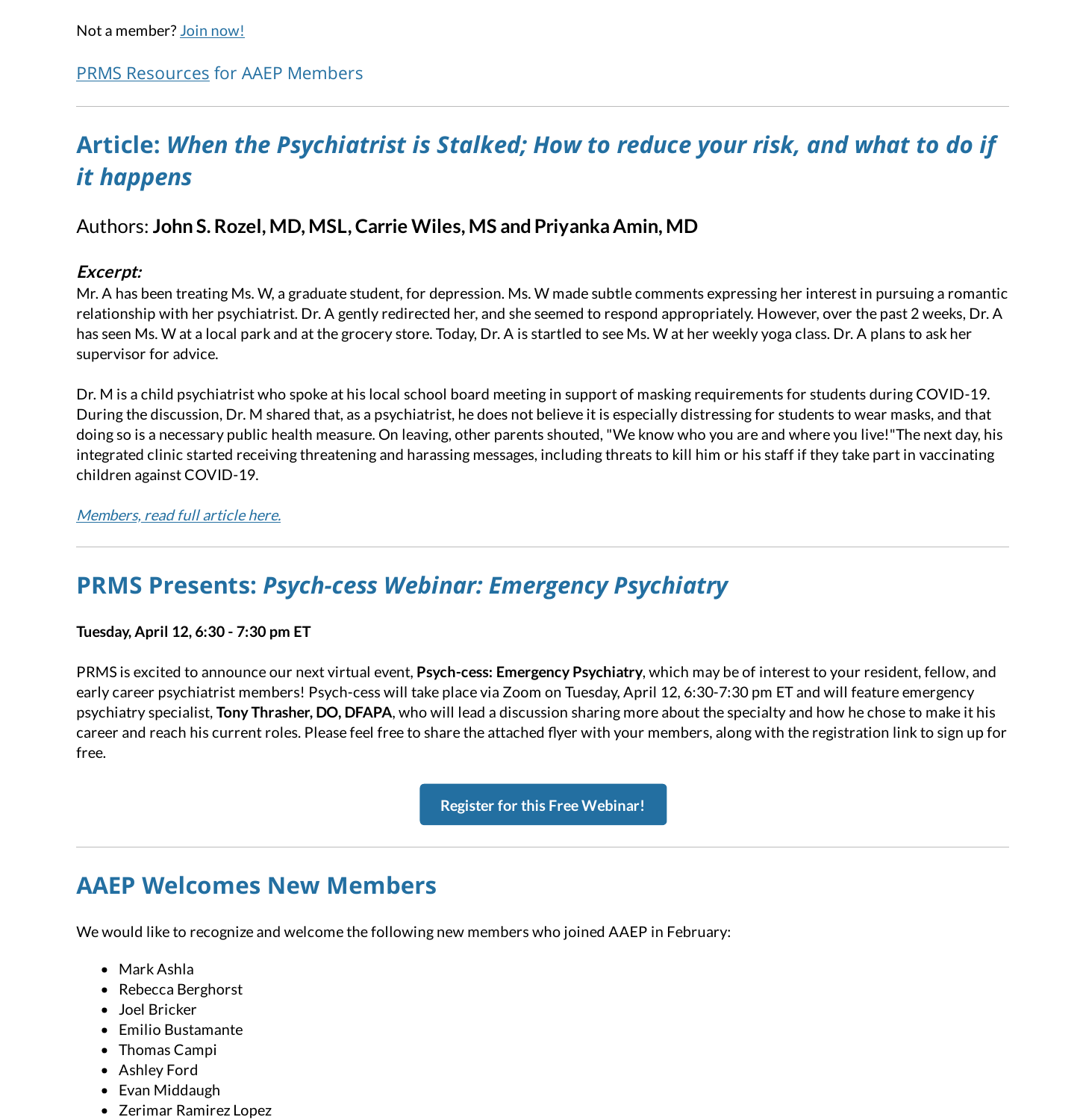- Adrian Robles
- Bensen Thai  $\bullet$
- Joshua Tomashek

Not a member? Please [join](https://aaep.memberclicks.net/join) today!

### **Save-the-Date for 2022 NUBE**

The 13th Annual National Update on Behavioral Emergencies, or NUBE Conference, will be held in Arizona, December 8 - 9 , 2022. More information will be coming soon!

## **AAEP Announces New Online Learning Center**

#### AAEP's platform for a quick, relevant and simple way to consume information and education!

AAEP is proud to introduce its new [Learning](https://aaepevent.mclms.net/en/) Center! This intuitive platform allows members and prospects to navigate custom learning pathways with virtual courses and webinars. These on-demand courses offer an easy, attractive and affordable way for learners to gain education on their own time and at their own speed!

2019 & 2020 NUBE Conference recordings/videos are now available in the learning center. Access to these recording are FREE for members. Non-members pay \$99.



More programming to come, including NUBE conferences from 2017, 2018 & 2021

**Visitthe [Learning](https://aaepevent.mclms.net/en/) Center**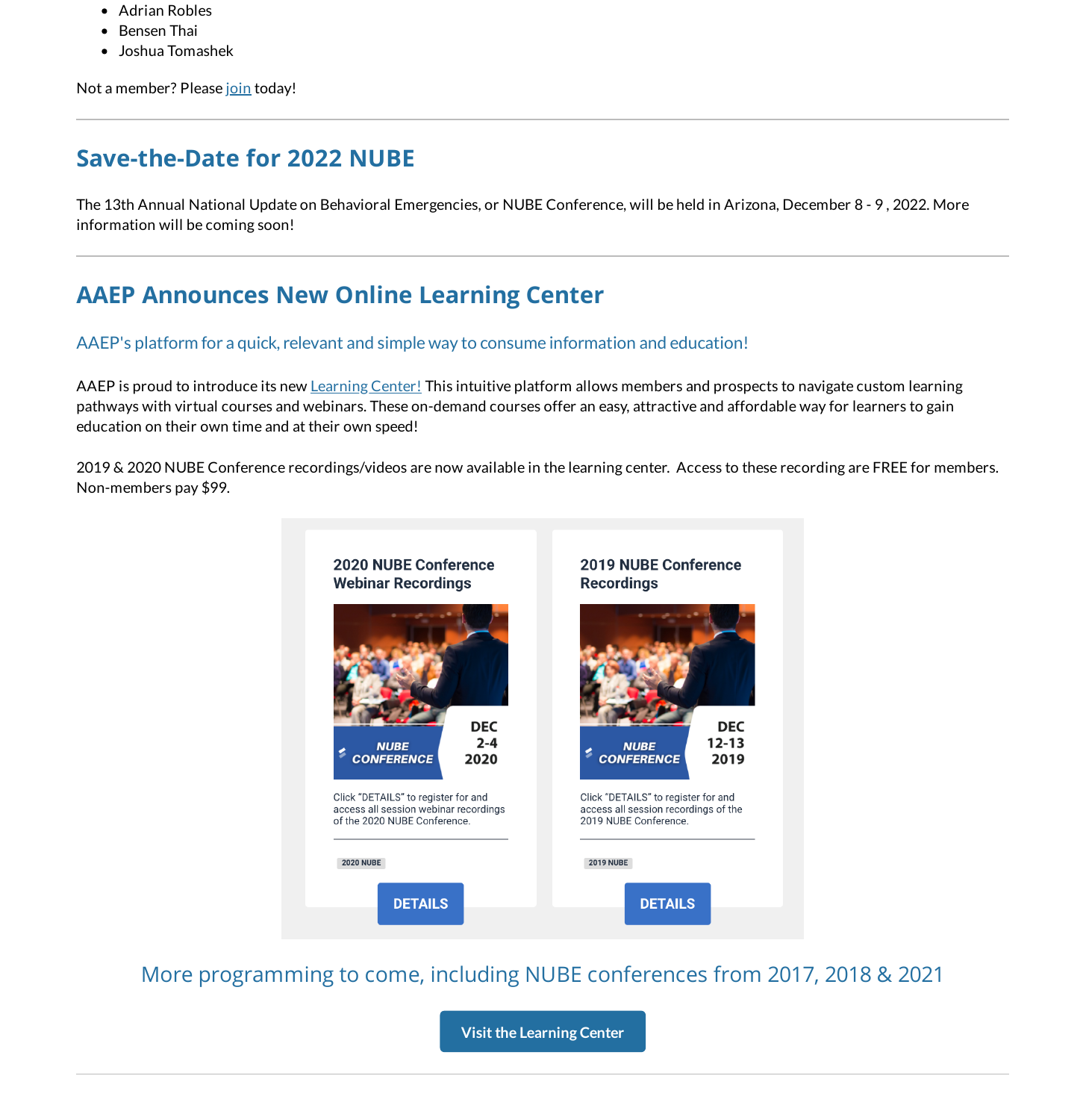## **Journal of the American Association for Emergency Psychiatry**

The 2021 edition of the Journal of the American Association for Emergency Psychiatry was released in December! Members can view the JAAEP on the AAEP website by logging in to their member profile and viewing here.

Inside the latest issue:

- Special Letter from AAEP Presidents
- APA Meeting Sessions of Interest; Instructions to Contributors
- President's Note
- Editor's Note
- Assessment and Discharge Considerations for Alcohol-Intoxicated ED Patients; KE Rodenbach, C Roeder, G Ciuffetelli, & KR Stowell
- Clinical and behavioral indicators associated with trauma history in children and adolescents enrolled in an emergency department diversion program; A Ribbers, A Lin, D Sheridan, R Marshall
- NUBE 12 Dec 9-10, 2021 Presentation Abstracts

For more information on submitting an article to the JAAEP, please click [here.](https://aaep.memberclicks.net/journal-of-the-american-association-for-emergency-psychiatry)

Not a member? Join [now!](https://aaep.memberclicks.net/join)

## **AAEP Membership Information - Why Should You Join?**

- The American Association for Emergency Psychiatry is a **multidisciplinary organization that serves as the voice of emergency mental health.** The membership includes:
	- directors of psychiatric emergency services
	- emergency departments psychiatrists
	- emergency physicians
	- nurses
	- social workers
	- psychologists
	- physician assistants
	- educators, and
	- $\circ$  other professionals involved in emergency psychiatry
- The Journal of the American Association for Emergency Psychiatry and archived issues
- Connect and communicate with members by using the AAEP Listserv
- Discounted rates to events and conferences
- Access to education in the AAEP Learning center (free or deeply discounted for members!)
- Virtual Town Hall networking events

**Join [AAEP Today!](https://aaep.memberclicks.net/membership-application)**

#### **Contact Info:**

American Association for Emergency Psychiatry (AAEP) 2851 S. Parker Road, Suite 1210, Aurora, CO 80014 P.O. Box 3406, Englewood, CO 80155 Office: [877-749-0737](tel:877-749-0737) | Fax: 303-200-7099 | Email: [info@aaepsych.org](mailto:info@aaepsych.org)